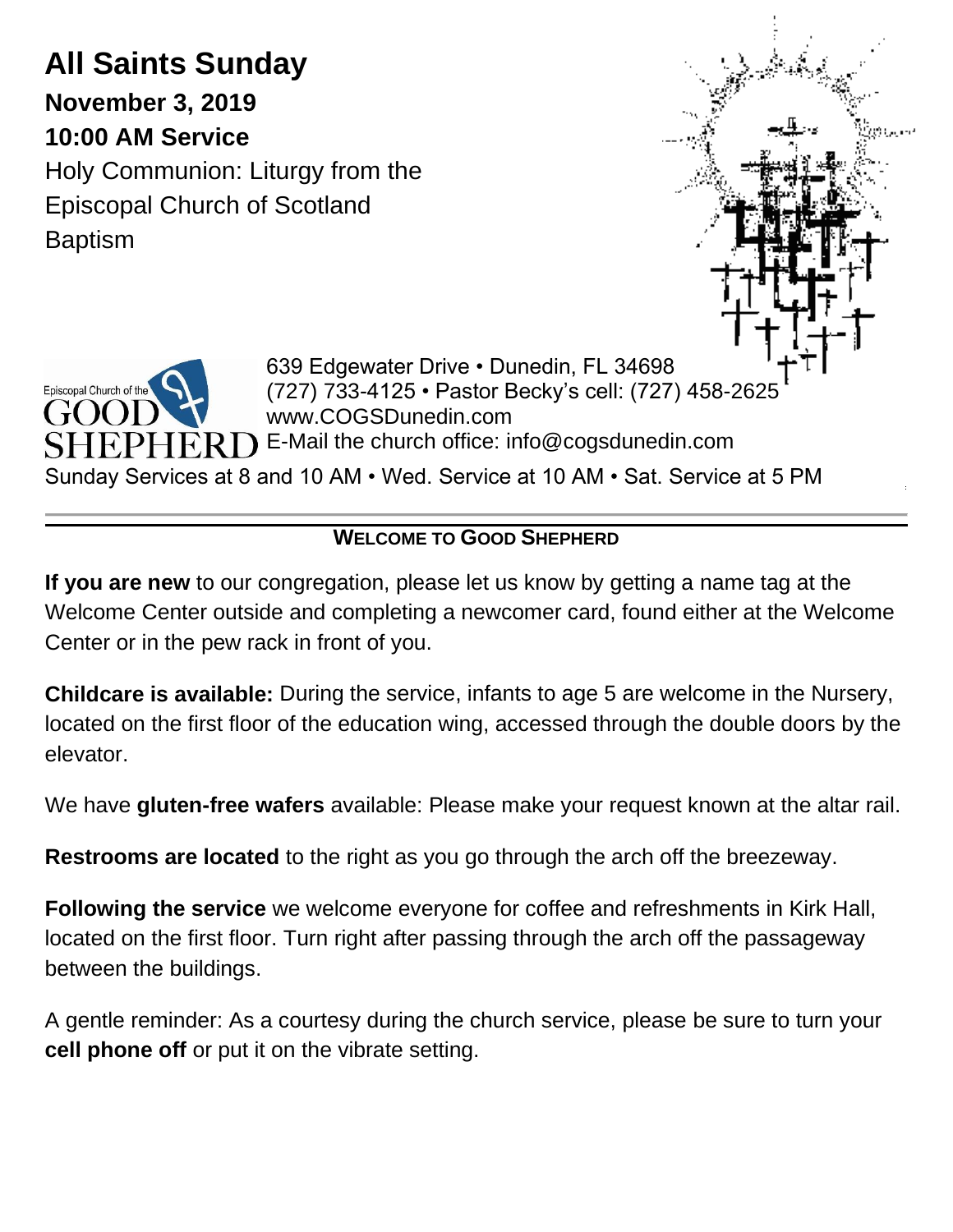#### **GATHERING FOR WORSHIP**

**PRELUDE M.L. Thompson M.L. Thompson** Bells of Hope Robert Moncrief, keyboard *[Please stand when the chimes sound.]*

**GATHERING HYMN** *For All the Saints 287*, vs. 1,4

*For all the saints, who from their labors rest, who thee by faith before the world confessed, thy Name, O Jesus, be forever blessed. Alleluia, Alleluia!*

*O blest communion, fellowship divine! We feebly struggle, they in glory shine yet all are one in thee, for all are thine. Alleluia, Alleluia!*

**WELCOME AND ANNOUNCEMENTS** *[Please be seated.]*

### **MISSION MOMENT**

# **ACCLAMATION**

*[Please stand.]* P Blessed be God: Father, Son, and Holy Spirit.

# C **And blessed be his kingdom, now and for ever. Amen.**

#### **BAPTISMAL LITURGY**

- **P** There is one Body and one Spirit;
- C **There is one hope in God's call to us;**
- P One Lord, one Faith, one Baptism;
- C **One God and Father of all.**

**HYMN OF PRAISE** *Rise Up, Ye Saints of God 551*

*Rise up, ye saints of God! Have done with lesser things, give heart and soul and mind and strength to serve the King of kings.*

*Rise up, ye saints of God! His kingdom tarries long: bring in the day of brotherhood and end the night of wrong.*

*Lift high the cross of Christ! Tread where his feet have trod; and quickened by the Spirit's power, rise up, ye saints of God!*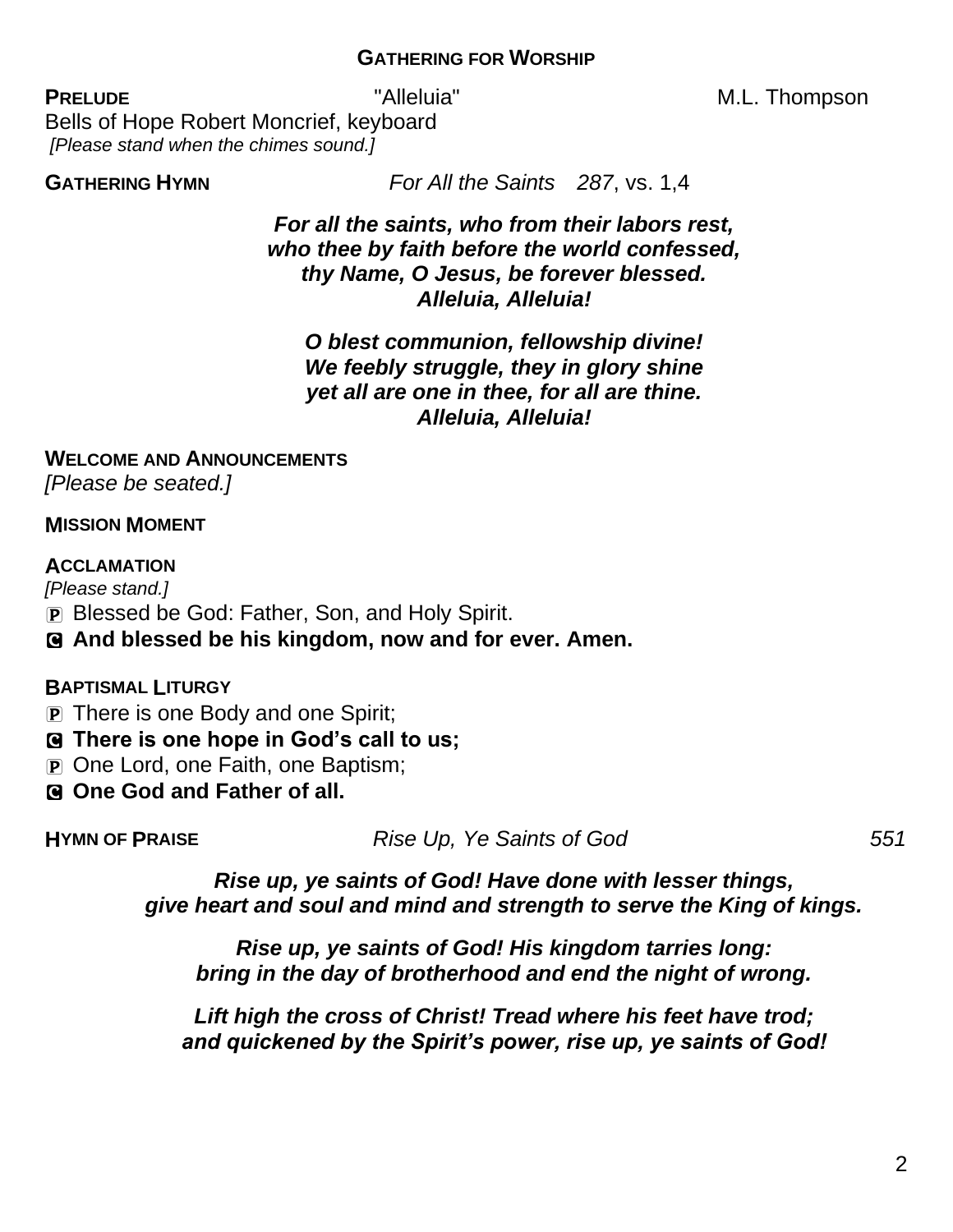### **COLLECT OF THE DAY**

P The Lord be with you.

#### C **And also with you.**

- P Let us pray… Almighty God, your sovereign purpose brings salvation to birth. Give us faith to be steadfast amid the tumults of this world, trusting that your kindgom comes and your will is done through your Son, Jesus Christ, our Savior and Lord.
- C **Amen.**

# **WORD OF GOD**

**THE READINGS:** Daniel 7:1-3, 15-18, Psalm 149, Ephesians 1:11-23, Luke 6:20-31

*[Please be seated.]*

# **The First Reading**

L *The First Reading is taken from Daniel, chapter 7…*

In the first year of Babylon's King Belshazzar, Daniel had a dream—a vision in his head as he lay on his bed. He wrote the dream down. Here is the beginning of the account: I am Daniel. In the vision I had during the night I saw the four winds of heaven churning the great sea. Four giant beasts emerged from the sea, each different from the others.

Now this caused me, Daniel, to worry. My visions disturbed me greatly. So I went to one of the servants who was standing ready nearby. I asked him for the truth about all this. He spoke to me and explained to me the meaning of these things. "These four giant beasts are four kings that will rise up from the earth, but the holy ones of the Most High will receive the kingship. They will hold the kingship securely forever and always."

L The Word of the Lord C **Thanks be to God.**

**The Psalm** [Tune*: On Jordan's Bank*]

*Hallelujah! Sing praise to God, Let all the faithful raise their voice; Let Israel, Zion's children too, In their Creator now rejoice.*

*In dances praise God's Name and sing With harp and timbrel joyfully, For God takes pleasure in our praise, Adorns the poor with victory.*

*Let faithful saints rejoice in bed, Let them be joyful in the Lord; Let praise of God be in their throat And in their hand a two-edged sword,*

*To wreak God's vengeance on all lands, The punishment which God ordains: To bind their rulers fast with iron And place their nobles, too, in chains;*

*To levy and inflict on them The judgment God decreed by law; For this is glory which God's own Will yet receive. Hallelujah!*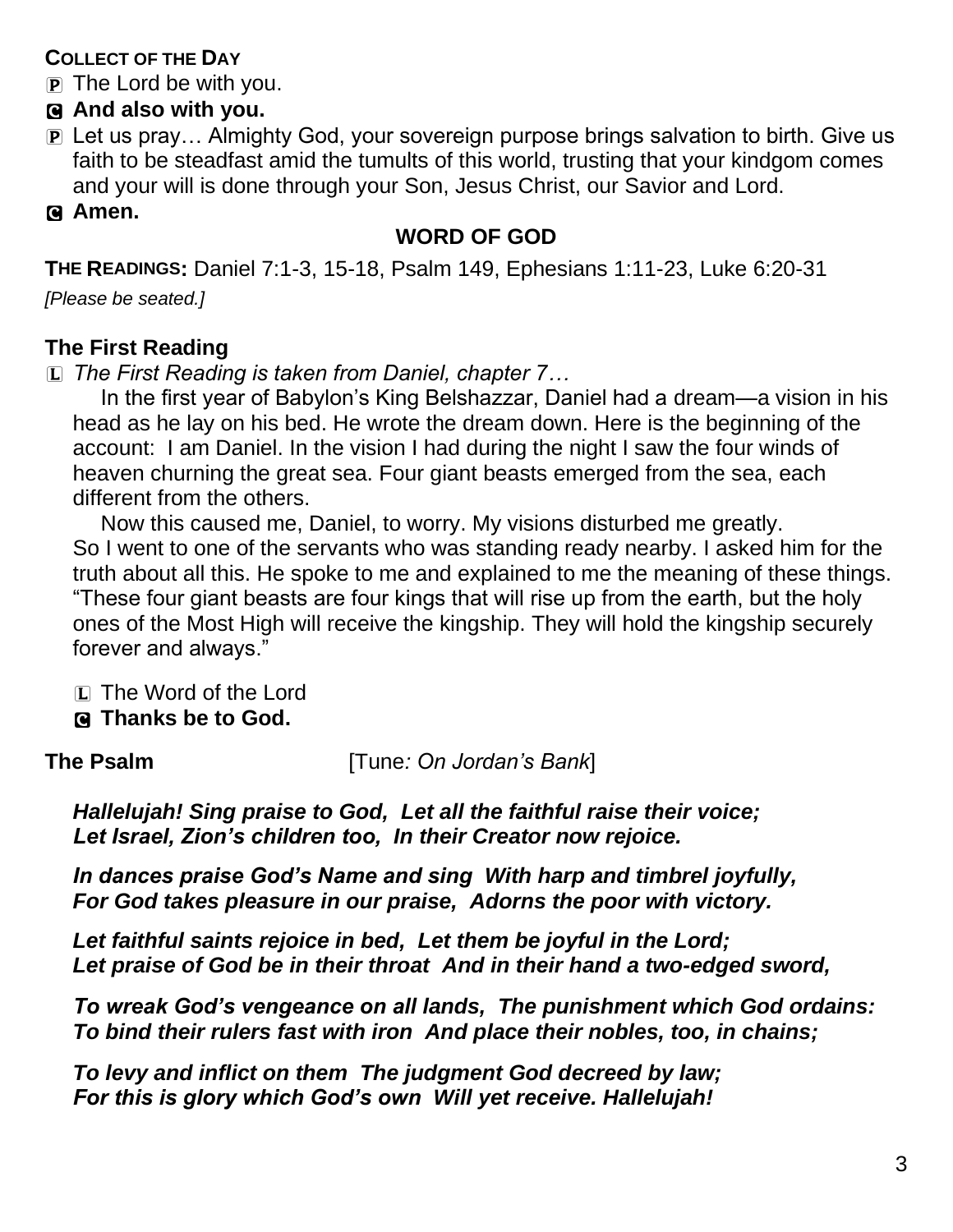### **The Second Reading:**

L *The Second Reading is taken from Ephesians, chapter 1…*

We have also received an inheritance in Christ. We were destined by the plan of God, who accomplishes everything according to his design. We are called to be an honor to God's glory because we were the first to hope in Christ. You too heard the word of truth in Christ, which is the good news of your salvation. You were sealed with the promised Holy Spirit because you believed in Christ. The Holy Spirit is the down payment on our inheritance, which is applied toward our redemption as God's own people, resulting in the honor of God's glory.

Since I heard about your faith in the Lord Jesus and your love for all God's people, this is the reason that I don't stop giving thanks to God for you when I remember you in my prayers. I pray that the God of our Lord Jesus Christ, the Father of glory, will give you a spirit of wisdom and revelation that makes God known to you. I pray that the eyes of your heart will have enough light to see what is the hope of God's call, what is the richness of God's glorious inheritance among believers, and what is the overwhelming greatness of God's power that is working among us believers. This power is conferred by the energy of God's powerful strength. God's power was at work in Christ when God raised him from the dead and sat him at God's right side in the heavens, far above every ruler and authority and power and angelic power, any power that might be named not only now but in the future. God put everything under Christ's feet and made him head of everything in the church, which is his body. His body, the church, is the fullness of Christ, who fills everything in every way.

L The Word of the Lord. C **Thanks be to God.**

#### **ACCLAMATION**



*[Please stand.]*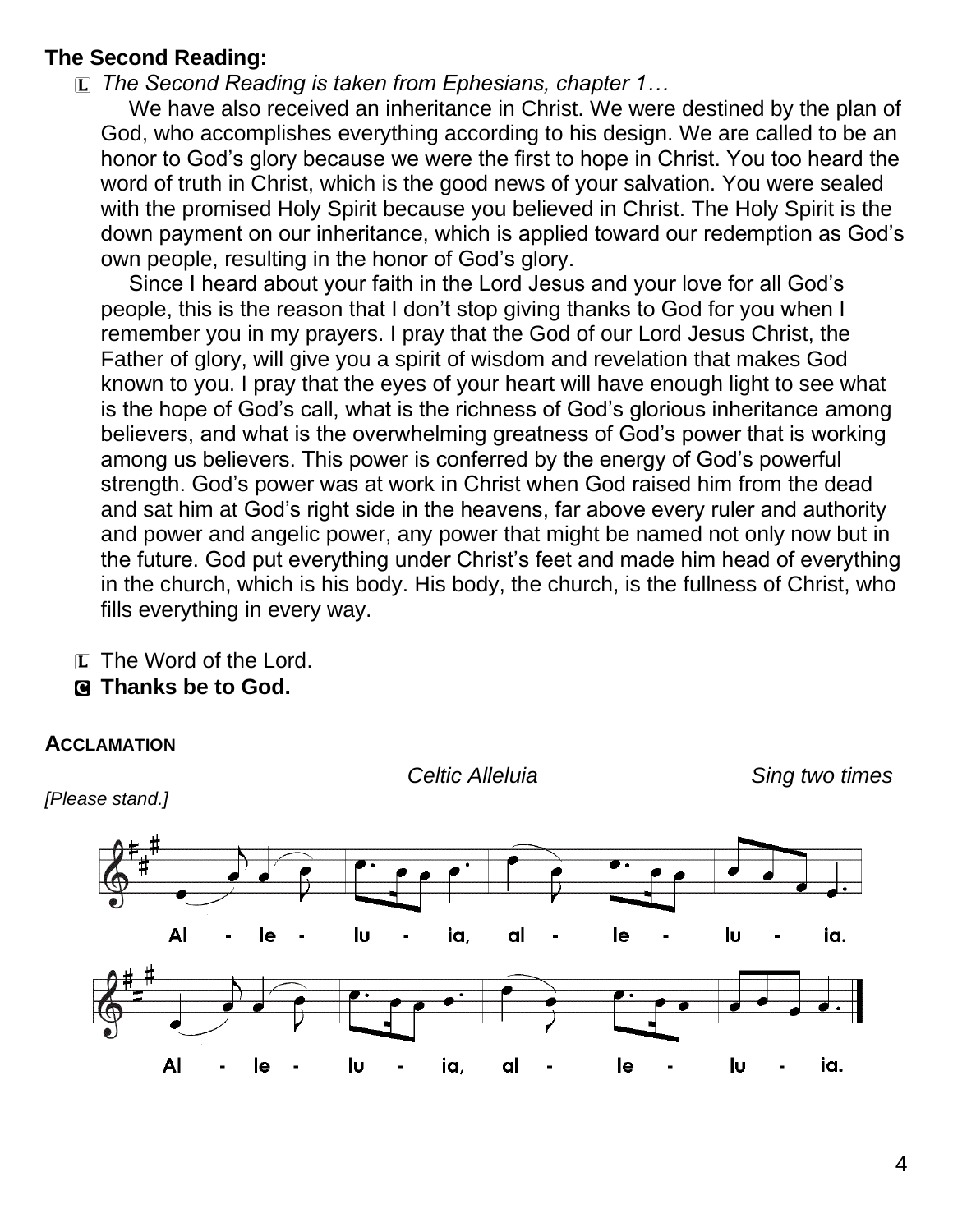# **The Gospel**

D The Holy Gospel of our Lord Jesus Christ according to Luke.

# C **Glory to you, Lord Christ.**

D Jesus raised his eyes to his disciples and said: "Happy are you who are poor, because God's kingdom is yours. Happy are you who hunger now, because you will be satisfied. Happy are you who weep now, because you will laugh.

Happy are you when people hate you, reject you, insult you, and condemn your name as evil because of the Human One. Rejoice when that happens! Leap for joy because you have a great reward in heaven. Their ancestors did the same things to the prophets. But how terrible for you who are rich, because you have already received your comfort. How terrible for you who have plenty now, because you will be hungry. How terrible for you who laugh now, because you will mourn and weep.

How terrible for you when all speak well of you. Their ancestors did the same things to the false prophets. "But I say to you who are willing to hear: Love your enemies. Do good to those who hate you. Bless those who curse you. Pray for those who mistreat you. If someone slaps you on the cheek, offer the other one as well. If someone takes your coat, don't withhold your shirt either. Give to everyone who asks and don't demand your things back from those who take them. Treat people in the same way that you want them to treat you.

D The Gospel of the Lord.

# C **Praise to you, Lord Christ.**

**SERMON** Becky Robbins-Penniman *[Please be seated.]*

**SERMON HYMN** *I Was There to Hear Your Borning Cry [Please stand.]*

> *"I was there to hear your borning cry; I'll be there when you are old. I rejoiced the day you were baptized to see your life unfold. I was there when you were but a child with a faith to suit you well; in a blaze of light you wandered off to find where demons dwell."*

*"When you heard the wonder of the Word, I was there to cheer you on. You were raised to praise the living Lord of whom you now belong. If you find someone to share your time and you join your hearts as one, I'll be there to make your verses rhyme from dusk till rising sun."*

*"In the middle ages of your life, not too old, no longer young, I'll be there to guide you through the night, complete what I've begun. When the evening gently closes in and you shut your weary eyes, I'll be there as I have always been with just one more surprise."*

*"I was there to hear your borning cry; I'll be there when you are old. I rejoiced the day you were baptized to see your life unfold."*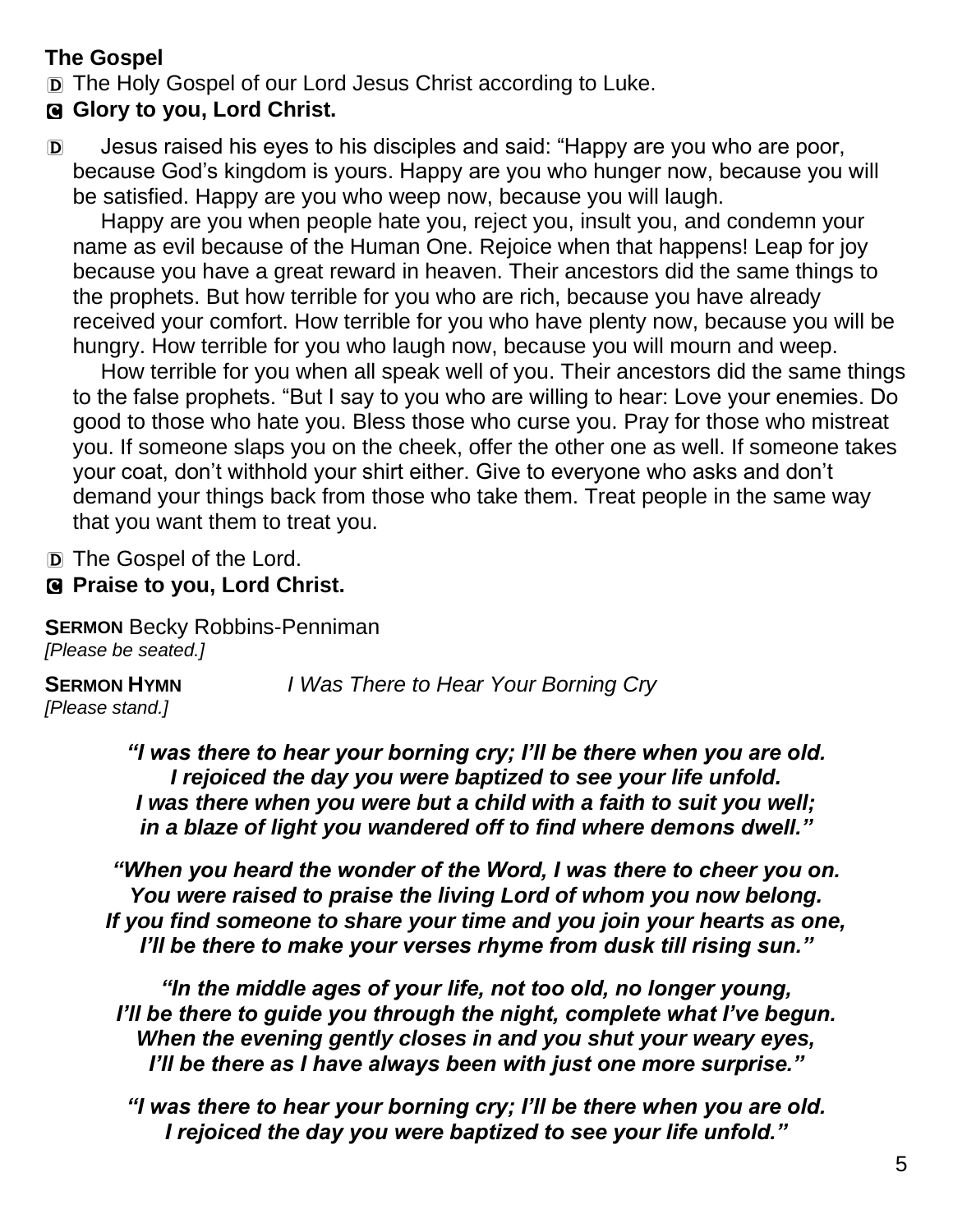## **BAPTISMAL RITE**

- P The Candidate for Holy Baptism will now be presented.
- R We present **Ava Gabrielle Faimalie** to receive the Sacrament of Baptism.
- P I ask the parents and sponsors: Will you by your prayers and witness help these who are to be baptized to grow into the full stature of Christ?
- $\mathbb B$  I will, with God's help.
- P I ask the candidates, the sponsors, and this community of faith: Do you renounce Satan and all the spiritual forces of wickedness that rebel against God?

# C **I renounce them.**

- P Do you renounce the evil powers of this world which corrupt and destroy the creatures of God?
- C **I renounce them.**
- P Do you renounce all sinful desires that draw you from the love of God?

# C **I renounce them.**

P Do you turn to Jesus Christ and accept him as your Savior?

C **I do.**

- P Do you put your whole trust in his grace and love?
- C **I do.**
- P Do you promise to follow and obey him as your Lord?
- C **I do.**
- P Will you who witness these vows do all in your power to support these candidates in their life in Christ:
- C **We will.**
- P Let us join with those who are committing themselves to Christ and renew our own baptismal covenant.
- $\mathbf{P}$  Do you believe in God the Father?
- C **I believe in God, the Father almighty, creator of heaven and earth.**
- **P** Do you believe in Jesus Christ, the Son of God?
- C **I believe in Jesus Christ, his only Son, our Lord. He was conceived by the power of the Holy Spirit and born of the Virgin Mary. He suffered under Pontius Pilate, was crucified, died, and was buried. He descended to the dead. On the third day he rose again. He ascended into heaven, and is seated at the right hand of the Father. He will come again to judge the living and the dead.**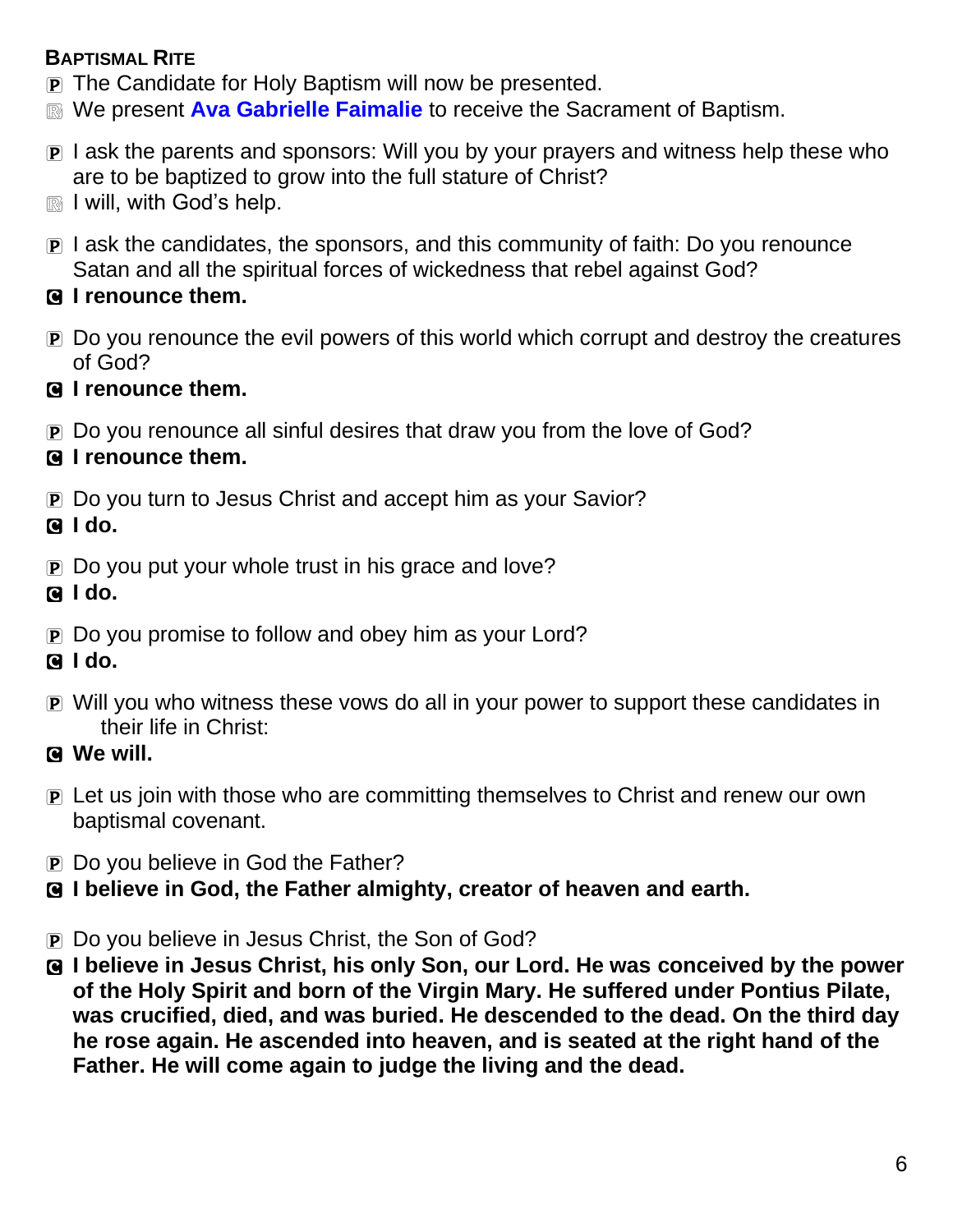- P Do you believe in God the Holy Spirit?
- C **I believe in the Holy Spirit, the holy catholic Church, the communion of saints, the forgiveness of sins, the resurrection of the body, and the life everlasting.**
- P Will you continue in the apostles' teaching and fellowship, in the breaking of bread, and in the prayers?
- C **I will, with God's help.**
- P Will you persevere in resisting evil, and, whenever you fall into sin, repent and return to the Lord?
- C **I will, with God's help.**
- P Will you proclaim by word and example the Good News of God in Christ?
- C **I will, with God's help.**
- P Will you seek and serve Christ in all persons, loving your neighbor as yourself?
- C **I will, with God's help.**
- P Will you strive for justice and peace among all people, and respect the dignity of every human being?
- C **I will, with God's help.**

# **PRAYERS FOR THE CANDIDATE**

- D Let us now pray for **Ava,** who is about to receive the Sacrament of new birth.
- L We give thanks for all the blessings of this life, especially for the baptism of Ava Gabrielle Faimalie, and for the flowers gracing our worship today by Melissa and Mark Faimalie in thanksgiving for Ave Gabrielle's baptism. Give us grateful hearts, today and always.
- L Deliver Ava and all your people, O Lord, from the way of sin and death.
- C **Lord, hear our prayer.**
- L Open all hearts to your grace and truth.
- C **Lord, hear our prayer.**
- L Fill Ava and all your people with your holy and life-giving Spirit.
- C **Lord, hear our prayer.**
- L Keep her and all your people in the faith and communion of your holy Church.
- C **Lord, hear our prayer.**
- **L** Teach her and all of us to love others in the power of the Spirit.
- C **Lord, hear our prayer.**
- L Send her and all of us into the world in witness to your love.
- C **Lord, hear our prayer.**
- L Bring her and all your people to the fullness of your peace and glory.
- C **Lord, hear our prayer.**
- L Grant, O Lord, that all who are baptized into the death of Jesus Christ your Son may live in the power of his resurrection and look for him to come again in glory; who lives and reigns now and forever.
- C **Amen.**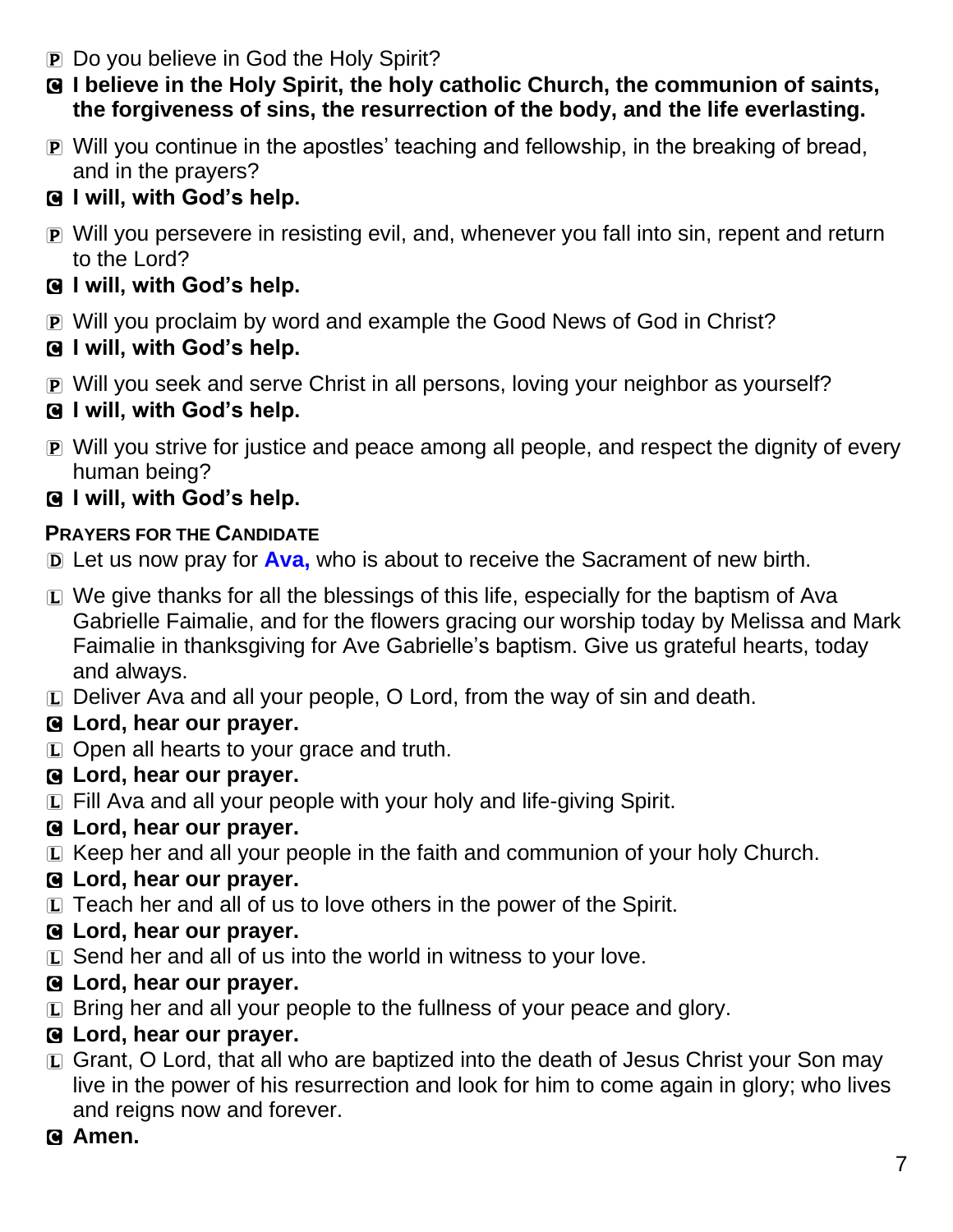## **THANKSGIVING OVER THE WATER**

- $\overline{p}$  The Lord be with you.
- C **And also with you.**
- P Let us give thanks to the Lord our God.
- C **It is right to give him thanks and praise.**
- P We thank you, Almighty God, for the gift of water. Over it the Holy Spirit moved in the beginning of creation. Through it you led the children of Israel out of their bondage in Egypt into the land of promise. In it your Son Jesus received the baptism of John and was anointed by the Holy Spirit as the Messiah, the Christ, to lead us, through his death and resurrection, from the bondage of sin into everlasting life.

We thank you, Father, for the water of Baptism. In it we are buried with Christ in his death. By it we share in his resurrection. Through it we are reborn by the Holy Spirit. Therefore, in joyful obedience to your Son, we bring into his fellowship those who come to him in faith, baptizing them in the Name of the Father, and of the Son, and of the Holy Spirit.

Now sanctify this water, we pray you, by the power of your Holy Spirit, that those who here are cleansed from sin and born again may continue for ever in the risen life of Jesus Christ our Savior. To him, to you, and to the Holy Spirit, be all honor and glory, now and for ever.

# C **Amen.**

# **THE BAPTISM**

P Ava Gabrielle, I baptize you in the Name of the Father, and of the Son, and of the Holy Spirit.

# C **Amen.**

P Let us pray… Heavenly Father, we thank you that by water and the Holy Spirit you have bestowed upon your servants the forgiveness of sin, and have raised her to the new life of grace. Sustain her, O Lord, in your Holy Spirit. Give her an inquiring and discerning heart, the courage to will and to persevere, a spirit to know and to love you, and the gift of joy and wonder in all your works.

# C **Amen.**

P Ava Gabrielle, you are sealed by the Holy Spirit in Baptism and marked as Christ's own for ever.

# C **Amen.**

*A lighted candle is given to the sponsors on behalf of Ava Gabrielle.*

- P Let your light so shine before others that they may see your good works and give glory to your Father who is in heaven.
- $\mathbf{P}$  Let us welcome the newly baptized.
- C **We receive you into the household of God. Confess the faith of Christ crucified, proclaim his resurrection, and share with us in his eternal priesthood.**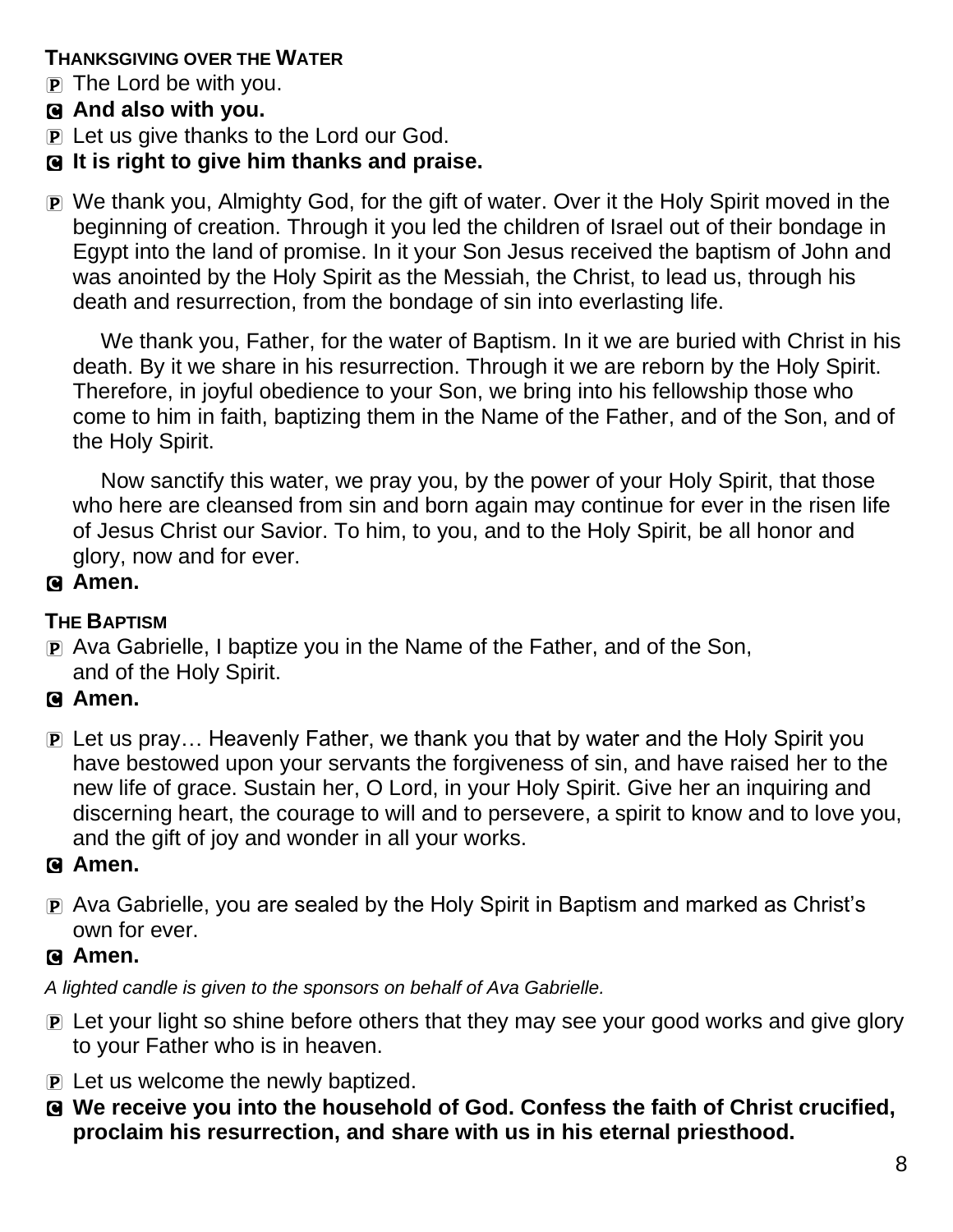#### **THE GREETING OF PEACE**

*[Please stand.]*

P We meet in Christ's name.

C **Let us share his peace.** [*All may greet one another in the name of the Lord.*]

# **THE HOLY COMMUNION**

# **OFFERTORY SENTENCE**

D Let us present our offerings to the Lord. Yours, Lord, is the greatness, the power, the glory, the splendour, and the majesty; for everything in heaven and on earth is yours. All things come from you, and of your own we give you.

**OFFERTORY** *Sing a New Song M. Praetorius*

*[Please be seated.]*

### **PRESENTATION**

*[Please stand when the offering plates are given to the Deacon.]*

D We gladly present the fruits of our lives to the God who creates us, redeems us and sustains us. May we have the grace to use them to heal God's world.

**PRESENTATION HYMN** *We Praise You, O God*

*A We praise you, O God, our redeemer, creator; in grateful devotion our tribute we bring. We lay it before you; we kneel and adore you; we bless your holy name; glad praises we sing.*

### *With voices united our praises we offer and gladly our songs of thanksgiving we raise. With you, Lord, beside us, your strong arm will guide us. To you, our great redeemer, forever be praise!*

**THE GREAT THANKSGIVING:** Episcopal Church of Scotland

P The Lord be with you.

# C **And also with you**.

- P Lift up your hearts.
- C **We lift them to the Lord**.
- P Let us give thanks to the Lord our God.
- C **It is right to give our thanks and praise.**
- P Worship and praise belong to you, maker of light and darkness. Your wisdom draws beauty from chaos, brings a harvest out of sorrow and leads the exiles home. In Christ your Son, enemies are reconciled, debts are forgiven and strangers are made welcome.

Your Spirit frees us to live as sons and daughters in our Father's house. As children of your redeeming purpose called to bring all things in heaven and on earth into a perfect unity in Christ, we offer you our praise, with angels and archangels and the whole company of heaven singing the hymn of your unending glory: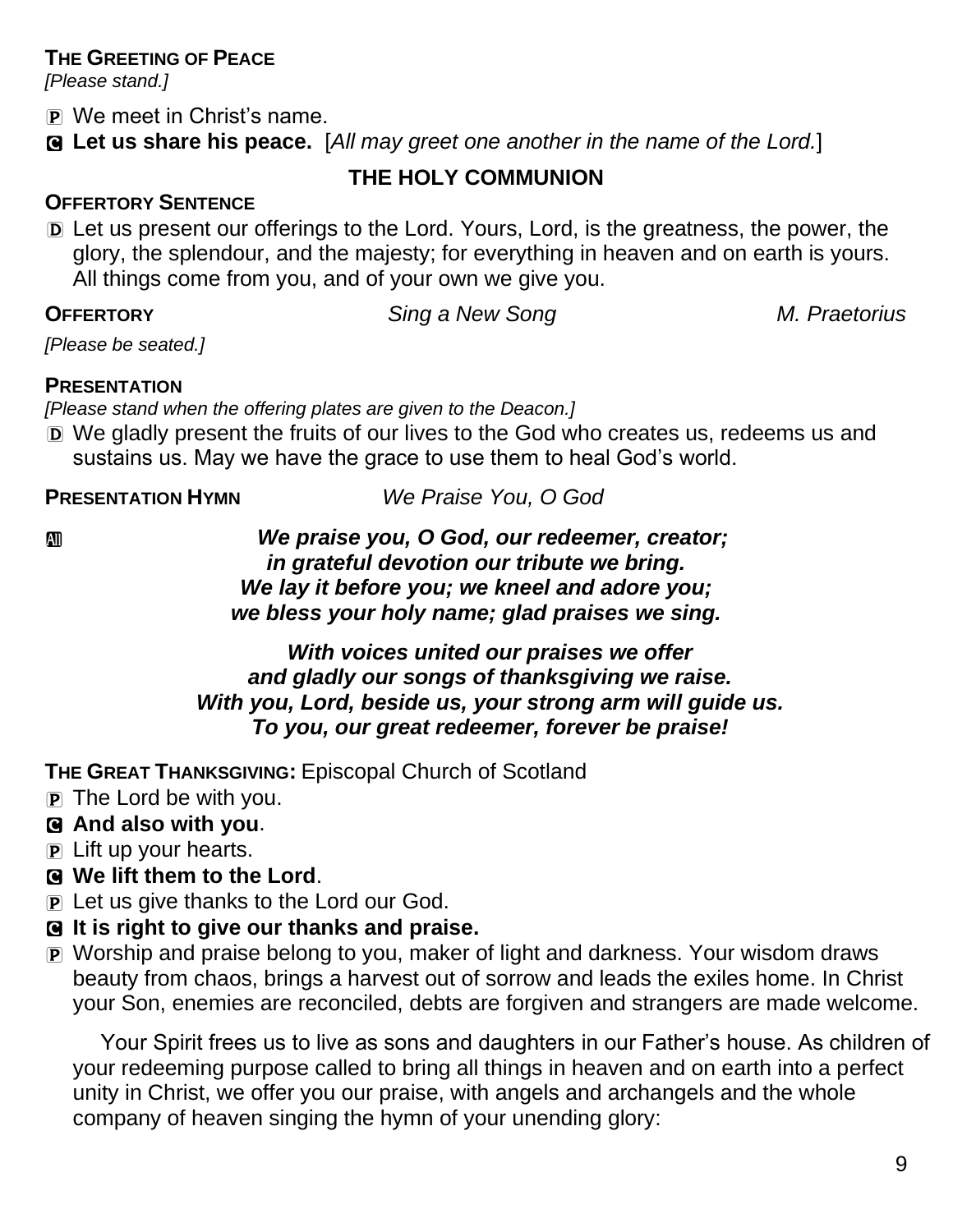#### **Sanctus** *Holy, holy, holy Lord, God of power and might, heaven and earth are full of your glory. Hosanna in the highest. Blessed is he who comes in the name of the Lord. Hosanna in the highest. Hosanna in the highest.*

*[Please stand or kneel, as you choose.]*

P Glory and thanksgiving be to you, most loving Father, for Christ in whom the world is reconciled. Lifted on the Cross, his suffering and forgiveness spanned the gulf our sins had made. Through that dark struggle death was swallowed up in victory, that life and light might reign.

Before he was given up to suffering and death, recalling the night of Israel's release, the night in which the sons of Egypt died, your Chosen One, himself the First-Born, freely offered his life.

At supper with his disciples he took bread and offered you thanks. He broke the bread, and gave it to them, saying: "Take, eat. This is my Body: it is broken for you."

After supper, he took the cup, he offered you thanks, and gave it to them saying: "Drink this, all of you. This is my Blood of the new covenant; it is poured out for you, and for all, that sins may be forgiven. Do this in remembrance of me."

We now obey your Son's command. We recall his blessed passion and death, his glorious resurrection and ascension; and we look for the coming of his Kingdom. Made one with him, we offer you these gifts and with them ourselves, a single, holy, living sacrifice.

- P Hear us, most merciful Father, and send your Holy Spirit upon us and upon this bread and this wine, that, overshadowed by his life-giving power, they may be the Body and Blood of your Son, and we may be kindled with the fire of your love and renewed for the service of your Kingdom.
- C **Help us, who are baptized into the fellowship of Christ's Body to live and work to your praise and glory; may we grow together in unity and love until at last, in your new creation, we enter into our heritage in the company of the Virgin Mary, the apostles and prophets, and of all our brothers and sisters living and departed.**
- P Through Jesus Christ our Lord, with whom, and in whom, in the unity of the Holy Spirit, all honor and glory be to you, Lord of all ages, world without end.
- C **Amen.**

## **THE LORD'S PRAYER**

- P And now as our Savior Christ has taught us, we are bold to say:
- $\text{M}$  **Our Father, who art in heaven, hallowed be thy Name, thy kingdom come, thy will be done, on earth as it is in heaven. Give us this day our daily bread. And forgive us our trespasses, as we forgive those who trespass against us. And lead us not into temptation, but deliver us from evil. For thine is the kingdom, and the power, and the glory, for ever and ever. Amen.**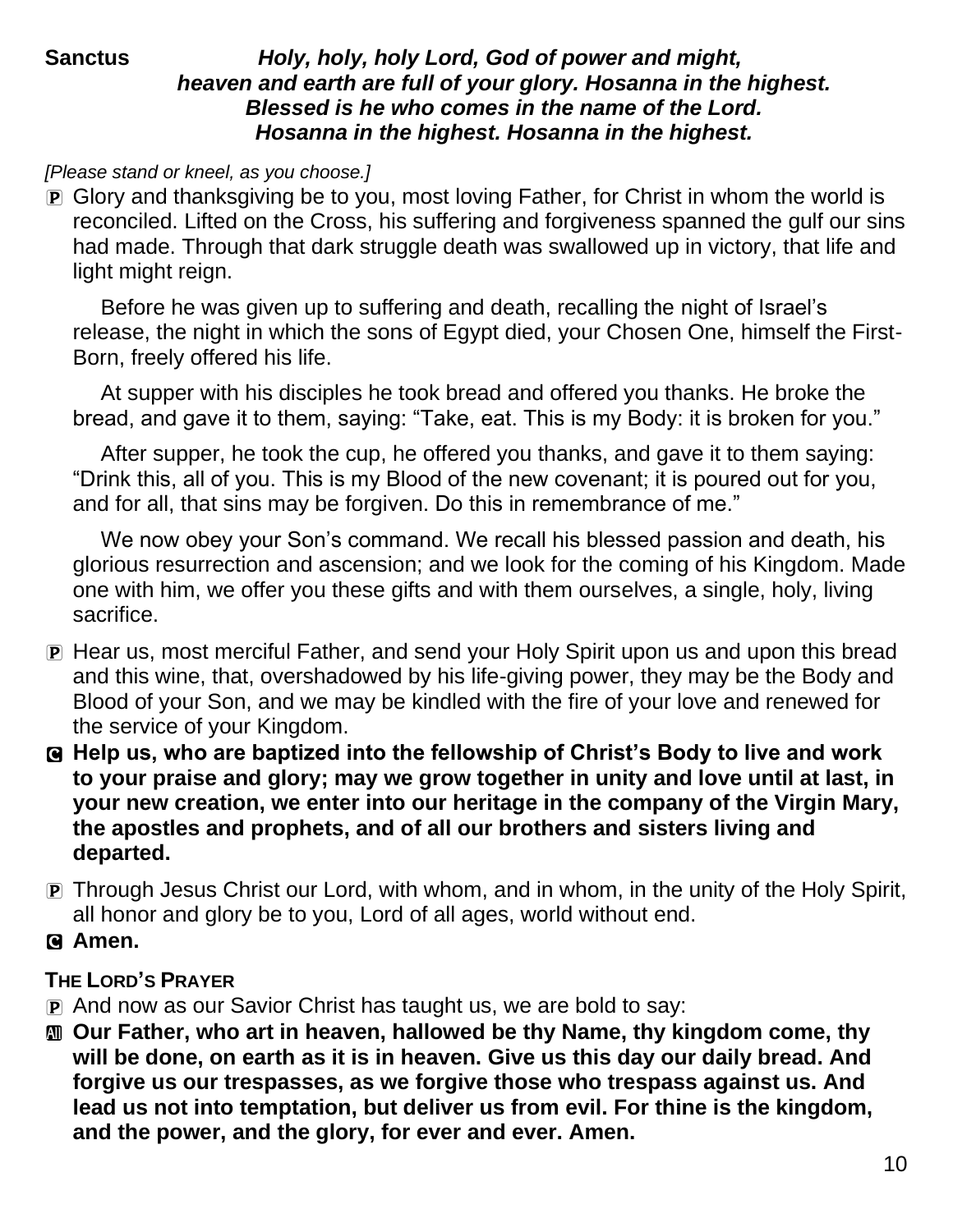### **THE BREAKING OF THE BREAD**

- P The living bread is broken for the life of the world.
- C **Lord, unite us in this sign.**
- P The Gifts of God for the People of God. Take them in remembrance that Christ died for you, and feed on him in your hearts by faith, with thanksgiving.

*[You may be seated. All are welcome at the Lord's Table. Please follow the directions of the usher, who will let you know when it's your turn to go to the altar rail. You may stand or kneel. To receive, hold your hands in front of you, one palm over the other. The priest will place a wafer there. You may either consume it immediately, and then sip from the cup of wine when it comes to you, or, you may wait and dip the wafer into the wine. When you are finished, please return to your seat by the side aisle.]*

#### *Our Prayer Team will be in the south narthex (at the back of the church) during Holy Communion to pray with you for healing, guidance, a loved one, or anything else on your heart.*

**COMMUNION MUSIC**

*[Please remain seated.]*

#### **COMMUNION CHANT** *Taste and See*

*[Please repeat this chant until the musician stops playing the tune.]*

C *Taste and see, taste and see the goodness of the Lord. Oh, taste and see, taste and see the goodness of the Lord, of the Lord.* 

#### **PRAYER AFTER COMMUNION**

*[Please stand or kneel, as you choose.]*

- $\overline{P}$  Let us pray...
- C **Father, we have broken the bread which is Christ's body, we have tasted the wine of his new life. We thank you for these gifts by which we are made one in him and drawn into that new creation which is your will for all mankind; through him who died for us and rose again, your Son, our Saviour Jesus Christ. Amen.**

#### **THE BLESSING**

*[Please stand.]*

P Deep peace of the running wave to you.

Deep peace of the flowing air to you.

Deep peace of the quiet earth to you.

Deep peace of the shining stars to you.

Deep peace of the love of God to you.

The blessing of God the Father, God the Son, and God the Holy Spirit be upon you now and forever.

## C **Thanks be to God.**